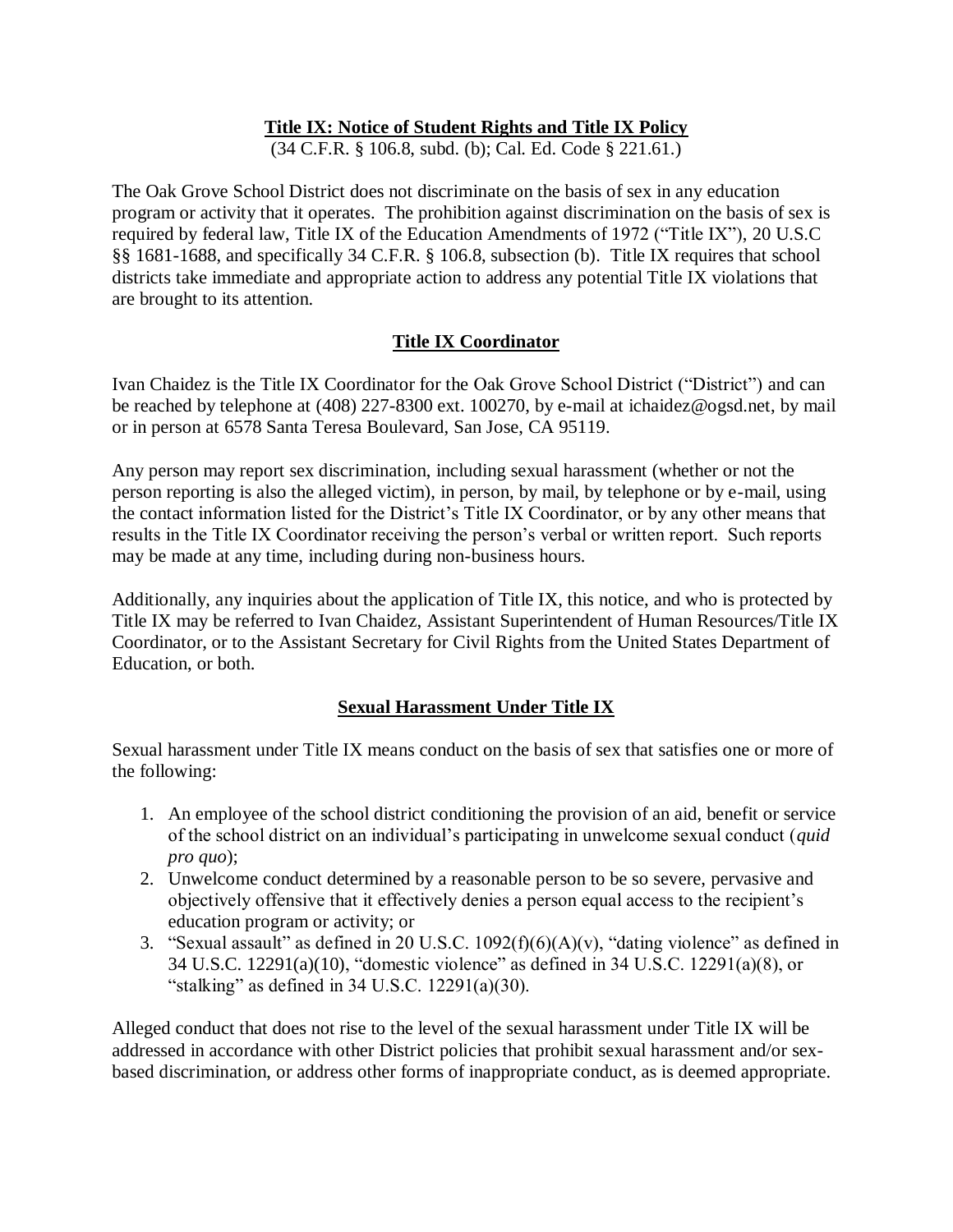#### **Filing a Title IX Complaint with the District**

A formal Title IX complaint is a written complaint that alleges sexual harassment against a respondent (or the person accused of committing the alleged conduct), and requests that the school district investigate the allegation of sexual harassment. The written complaint must be filed by the victim of alleged sexual harassment, or the victim's parent/guardian, using the Title IX Coordinator's contact information listed above. A formal Title IX Complaint may also be signed and initiated by the Title IX Coordinator. It may be filed at any time the student, who is the victim of the alleged conduct, is participating in, or attempting to participate in the District's education program or activity. However, the District encourages all reports to be brought forth as soon as possible, as the length of time elapsed between an incident of alleged sexual harassment, and the filing of a formal complaint, may, in specific circumstances, prevent the District from collecting enough evidence to reach a determination.

The District will process all formal Title IX complaints in accordance with Title IX and District Board Policy ("BP") 5145.7 – Sexual Harassment, and Administrative Regulation ("AR") 5145.71 - Title IX Sexual Harassment Complaint Procedures, which includes the option of informal resolution for certain matters.

All investigations will be conducted as confidentially as possible. Upon receipt of a formal complaint, the District will provide the complainant and respondent (or "the parties") with adequate notice of the District's complaint process and the underlying allegations. During the course of the investigation, the District will provide the parties with an equal opportunity present witnesses and evidence. The District will not restrict the ability of the parties to discuss the allegations under investigation, and it will allow parties to utilize an advisor of their choice. As detailed in AR 5145.71, prior to the conclusion of the investigation, the parties will have the opportunity to inspect and respond to evidence directly related to the allegations in the complaint that was gathered during the course of the investigation. Thereafter, and prior to any final decision being made, the parties will receive a copy of the investigation report that fairly summarizes relevant evidence, and they will have an opportunity to submit written, relevant questions to be asked of the other party or any witness. Next, a determination regarding responsibility will be made and issued in writing to both parties. Under Title IX and District policy, the responding party is presumed not responsible for the alleged conduct until a determination regarding responsibility is made at the end of the complaint process. Any party not satisfied with the final written determination will have the option to appeal the final determination, as detailed in AR 5145.71.

Additionally, any complainant who is dissatisfied with the District's determination may file an appeal in writing with the California Department of Education within 30 calendar days of receiving the District's written determination, which shall serve as the Investigation Report required as part of California's Uniform Complaint Procedures (cf. BP/AR 1312.3 – Uniform Complaint Procedures). Sexual harassment and discrimination complaints made by or on behalf of students may also be filed with the U.S. Department of Education, Office of Civil Rights within 180 calendar days of the date of the alleged discrimination, unless the time for filing is extended by the Office of Civil Rights for good cause shown under certain circumstances.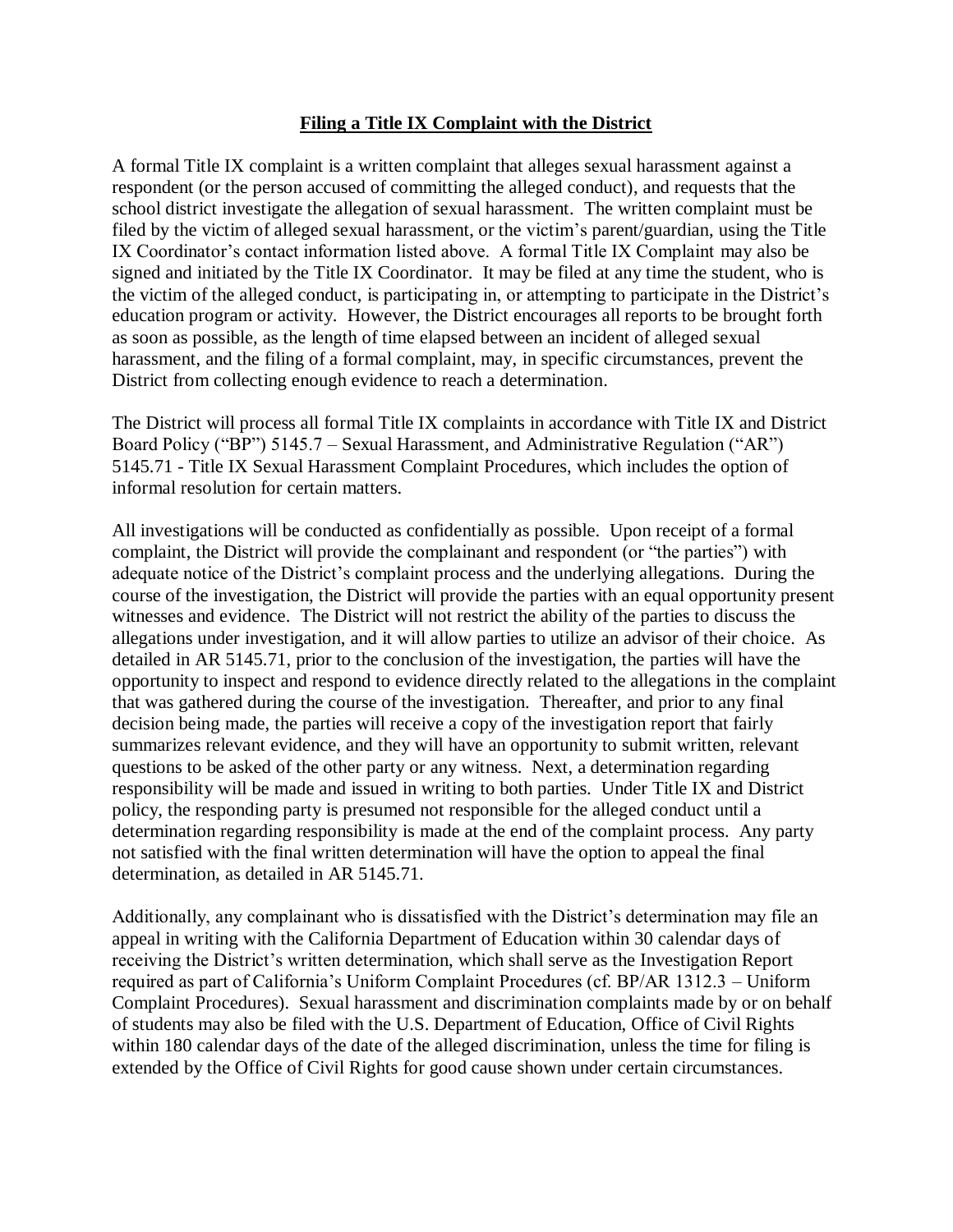Additional details about procedures for filing a formal Title IX complaint may be found in BP – 5145.7 – Sexual Harassment and AR 5145.71 – Title IX Sexual Harassment Complaint Procedures found on our District website at [https://simbli.eboardsolutions.com/Policy/PolicyListing.aspx?S=36030929.](https://simbli.eboardsolutions.com/Policy/PolicyListing.aspx?S=36030929) Copies may also be obtained at the District office.

#### **All Other Student Complaints of Sexual Harassment and Discrimination**

The District requires all employees and encourages all parents, students, and community members to immediately report suspected incidents of all forms of sexual harassment or discrimination, regardless of when it occurred, to the Title IX Coordinator or a District administrator so that the District may take appropriate steps to address the alleged misconduct.

Sexual harassment and discrimination complaints brought forth by or on behalf of students that do not qualify as formal Title IX complaints, or do not rise to the level of sexual harassment as defined by Title IX, as described above, will be processed in accordance with BP/AR 1312.3 – Uniform Complaint Procedures, or in a manner that is otherwise deemed appropriate by the District. Please be aware that the timeline for filing a complaint of sexual harassment or discrimination under California's Uniform Complaint Procedures is six months from the date of the alleged incident, or six months from the date the complainant first obtained knowledge of the facts of the alleged incident (cf. BP and AR 1312.3 – Uniform Complaint Procedures.)

#### **Student Rights Pursuant to Education Code Section 221.8**

In addition to federal law, the California Education Code similarly prohibits schools from discriminating against its students on the basis of sex. Education Code section 221.8 provides as follows:

The following list of rights, which are based on the relevant provisions of the federal regulations implementing Title IX of the Education Amendments of 1972 (20 U.S.C. § 1681 et seq.), may be used by the department for purposes of Section 221.6:

- (a) You have the right to fair and equitable treatment and you shall not be discriminated against based on your sex.
- (b) You have the right to be provided with an equitable opportunity to participate in all academic extracurricular activities, including athletics.
- (c) You have the right to inquire of the athletic director of your school as to the athletic opportunities offered by the school.
- (d) You have the right to apply for athletic scholarships.
- (e) You have the right to receive equitable treatment and benefits in the provision of all the following:
	- 1. Equipment and supplies
	- 2. Scheduling of games and practices
	- 3. Transportation and daily allowances